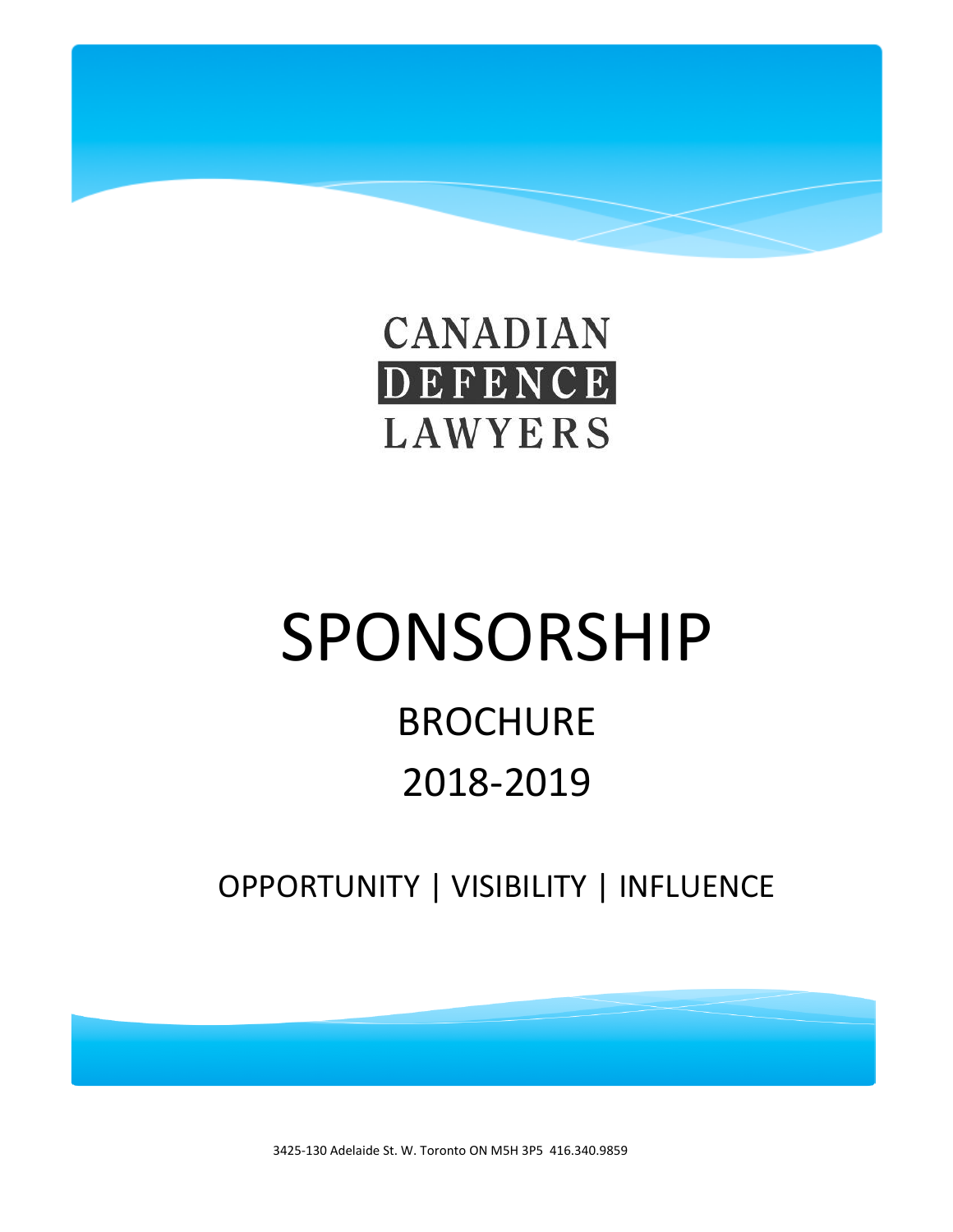## OPPORTUNITY|VISIBILITY | INFLUENCE

At Canadian Defence Lawyers we value our partnership with sponsors. Sponsorship allows us to maintain and expand our membership services.

We offer your company access to a targeted segment of the legal market and the insurance community. Our membership is drawn from those practicing civil defence work or those involved in files of that nature. We have over 1300 members nation-wide with the greatest concentrations in Ontario and BC. We organize continuing legal education seminars across Canada through in-person, audio and webcast channels. We also have an active social presence.

All our Continuing Legal Education is open to non-members.

At CDL events you can participate at various budget levels: each comes with a range of benefits that will help you meet your marketing goals.

#### **BENEFITS**

Overall benefits you will receive include:

- ❖ On-Site signage with company logo
- Verbal acknowledgement by program chair
- ❖ Opportunities to bring your brand to a broad cross section of our members at all levels of experience and expertise
- At CDL events you will meet civil defence lawyers as well as claims examiners, adjusters, and risk managers. Participating at CDL events will give you a chance to see your existing clients and meet potential new ones.

We invite you to be a part of our community of members united in professional activities.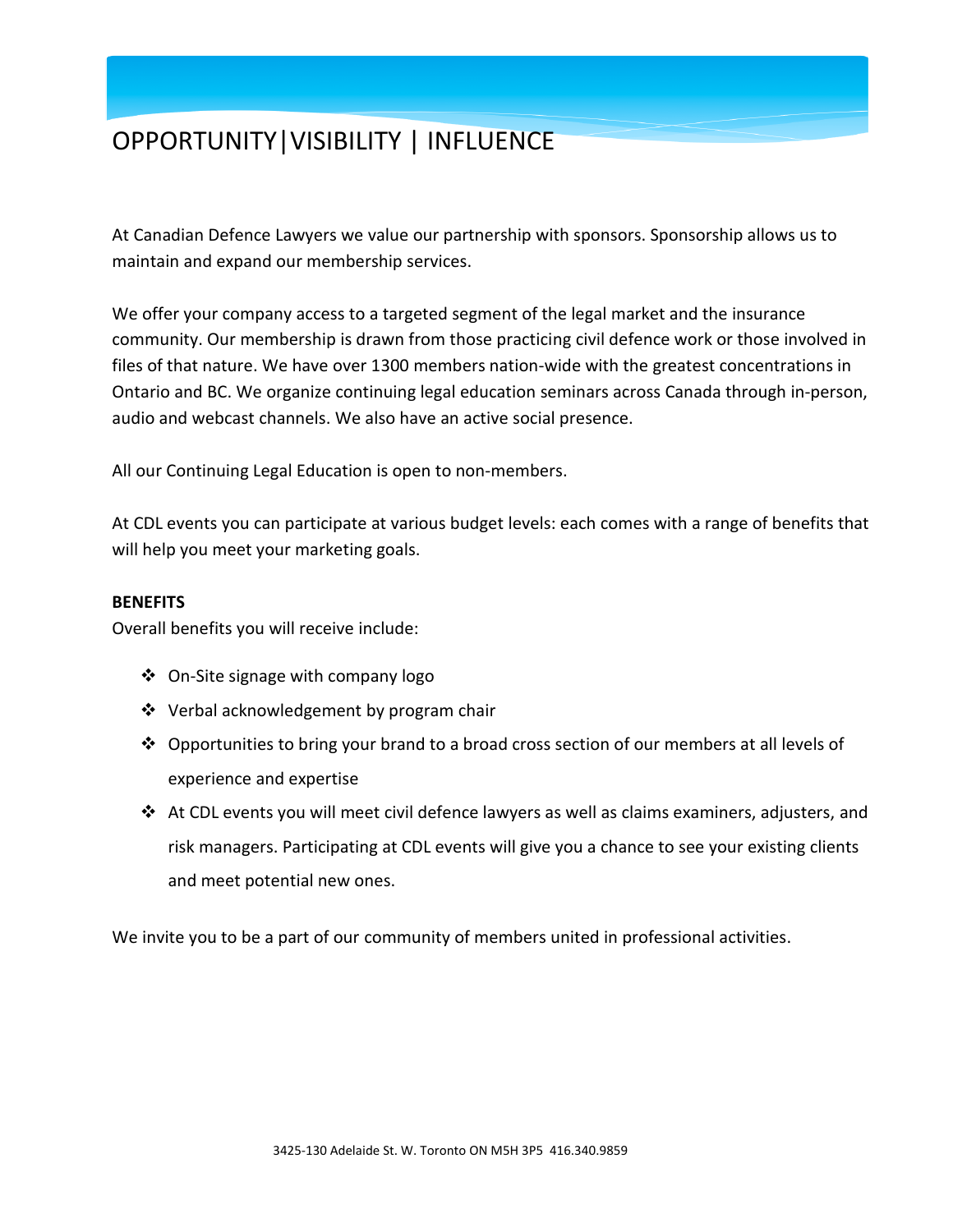### **OPPORTUNITIES**

Here is a list of current sponsorship opportunities at CDL. If you don't see something that suits you or your budget we'll work with you to create a custom package. Contact Randi Glass, Executive Director at [randi@cdlawyers.org](mailto:randi@cdlawyers.org) or 416.340.9859

#### **Exhibitor \$950** -*\*Best Value*

Standard display table with two chairs. Promotional materials in participant totes. Verbal recognition from podium. Logo on signage and on the background slideshow.

#### **Breakfast \$1200 - Exclusive**

Logo on individual sign in the breakfast area and on an individual slide on background slideshow. Standard display table with two chairs. Your promotional materials in participant totes. Verbal recognition from podium.

#### **Refreshment Breaks \$750**

Logo on individual sign in the break area and on an individual slide on background slideshow. Your promotional materials in participant totes. Verbal recognition from podium

#### **Lunch \$2500 - Exclusive**

Logo on individual sign in the lunch area and on an individual slide on background slideshow. Standard display table with two chairs. Your promotional materials in participant totes. Verbal recognition from podium.

#### **Audio Conference \$300 - Exclusive**

Logo on all promotional items distributed to participants. One complimentary registration. Verbal acknowledgement during conference. Your e-marketing literature included in conference materials.

#### **Tote Stuffer \$485**

Your promotional materials inserted in the tote bags distributed to participants. Logo on signage and on the background slideshow.

#### **Totes \$1900 - Exclusive**

Standard display table with two chairs. Your totes inserted with yours, CDL and other sponsor marketing materials distributed to participants instead of CDL totes. Logo on signage and on the background slideshow. Verbal recognition from podium.

#### **Networking Reception \$2000**

Logo on individual sign in reception area and on an individual slide on background slideshow**.** Standard display table with two chairs. Your promotional materials in participant totes. Verbal recognition from podium.

#### **Half Day Conferences \$500**

Standard display table with two chairs. Promotional materials in participant totes. Logo on signage and verbal recognition during seminar.

#### **Hearsay Online Newsletter \$500** per quarterly issue

Your logo with hyperlink on page.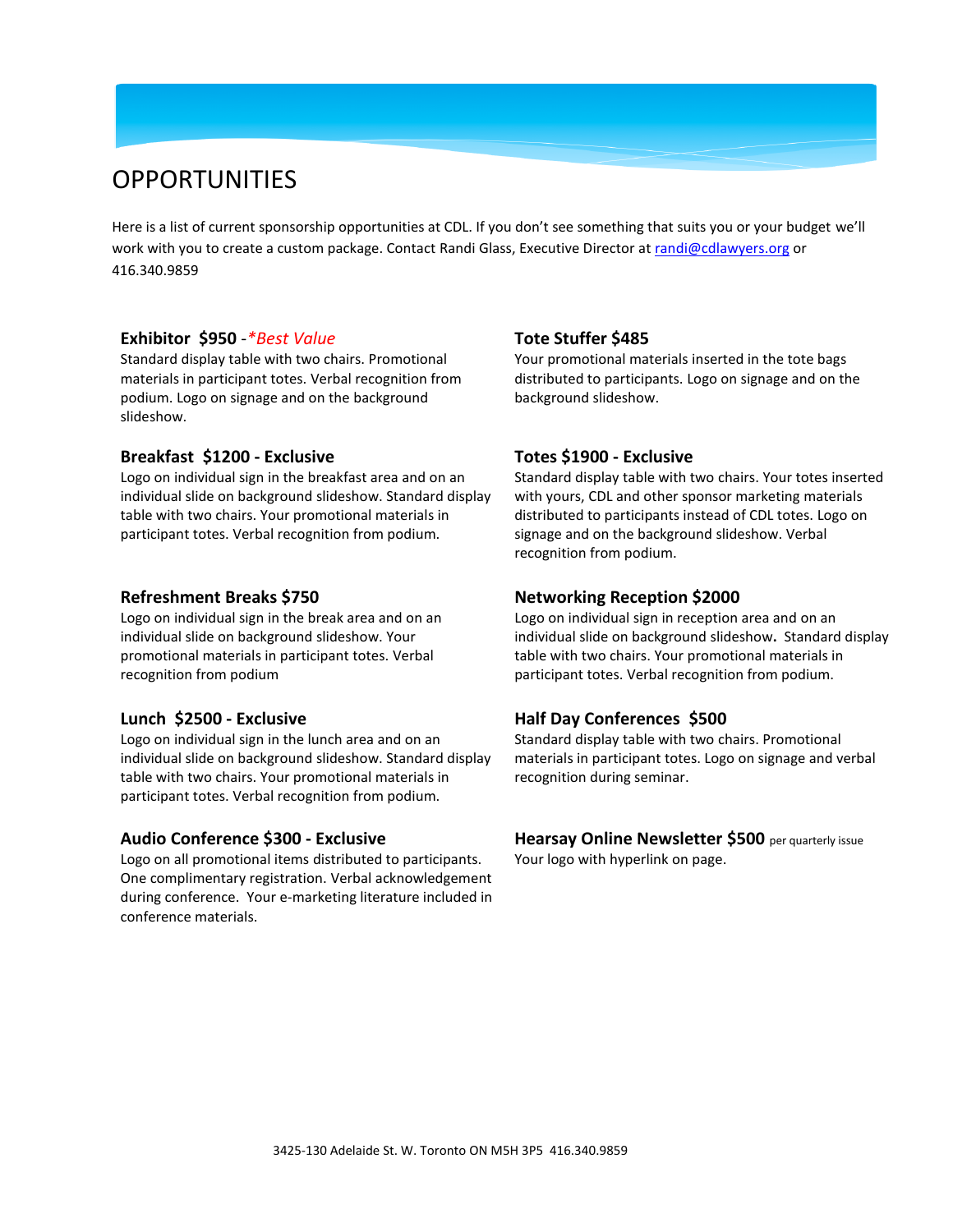## SPONSORSHIP ENROLLMENT FORM



| Please submit one form per event.                                                                                                                                                                                              |  |
|--------------------------------------------------------------------------------------------------------------------------------------------------------------------------------------------------------------------------------|--|
| Company Name example and the company Name example and the company Name example and the company of the company of the company of the company of the company of the company of the company of the company of the company of the  |  |
| Company Contact League and Company Contact League and Company Contact League and Company Contact League and Co                                                                                                                 |  |
|                                                                                                                                                                                                                                |  |
| <u> 1999 - Andrea San Andrea San Andrea San Andrea San Andrea San Andrea San Andrea San Andrea San Andrea San Andr</u>                                                                                                         |  |
| Phone example and the contract of the contract of the contract of the contract of the contract of the contract of the contract of the contract of the contract of the contract of the contract of the contract of the contract |  |
|                                                                                                                                                                                                                                |  |
|                                                                                                                                                                                                                                |  |
| We will participate in the Exhibitor Raffle $\Box$                                                                                                                                                                             |  |

#### **CDL EXPECTS SPONSORS TO BE IN COMPLIANCE WITH CASL**

#### **PAYMENT INFORMATION**

Please make cheques payable to Canadian Defence Lawyers.

| Amex $\square$     | $MC \Box$ | Visa $\Box$ |     |      |
|--------------------|-----------|-------------|-----|------|
| <b>CARD NUMBER</b> |           |             |     |      |
| Cardholder         |           |             | Exp | CCV: |
|                    |           |             |     |      |